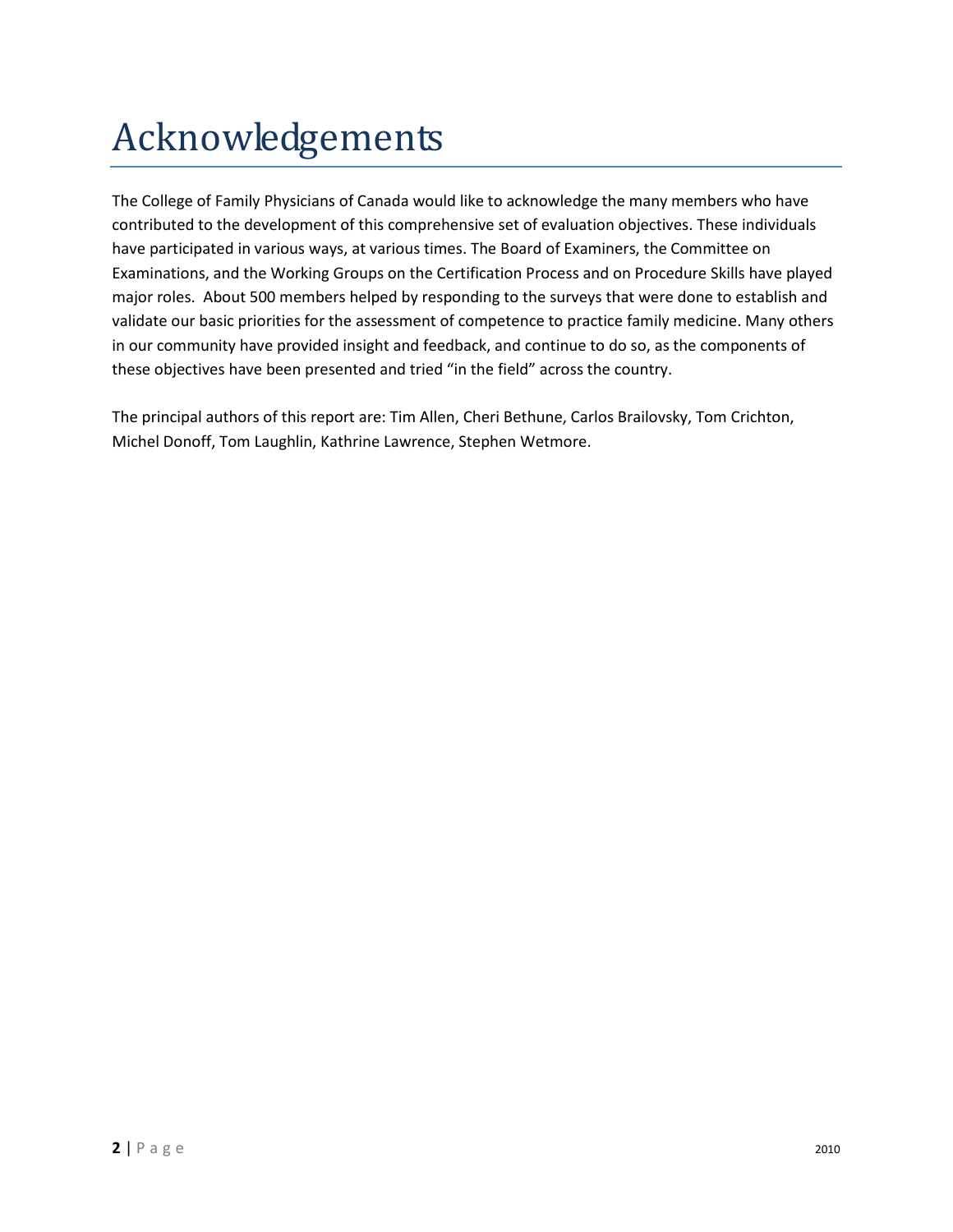## Bibliography

These are the principal references used during this work. They have not been referenced directly to the text so as not to interfere with reading in this format. They are listed alphabetically by author.

- Accreditation Council on Graduate Medical Education (1999). ACGME Outcomes Project, Accreditation Council on Graduate Medical Education.
- Albanese, M., G. Mejicano, et al. (2008). "Defining characteristics of educational competencies." Med Educ **42**: 248-255. [PubMed](http://www.ncbi.nlm.nih.gov/sites/entrez?Db=pubmed&Cmd=DetailsSearch&Term=18275412%5Buid%5D)
- Allen, J., B. Gay, et al. (2002). "The European Definitions of the Key Features of the Discipline of General Practice: The role of the GP and core competencies." British Journal of General Practice **52**(479): 526-527. [Full text](http://www.pubmedcentral.nih.gov/articlerender.fcgi?tool=pubmed&pubmedid=12051237)
- Allen, T. (2005). A comparison of the performance of an oral certification examination of clinical reasoning skills in emergency medicine with the performances of similar North American examinations. Faculté des sciences de l'éducation. Quebec, Laval University, Québec. Masters thesis**:** 92 pages.
- Allen, T. and G. Bordage (1987). "Diagnostic Errors in Emergency Medicine: a Consequence of Inadequate Knowledge, Faulty Data Interpretation , or Case Type?" Ann Emerg Med **16**(4): 506.
- Allen, T. and G. Bordage (1992). Key Features: an Effective Guide for the Assessment of Patient Management Skills. Approaches to the Assessment of Clinical Competence. The 5th Ottawa Conference on Assessing Clinical Competence, Dundee, Scotland, Centre for Medical Education, Dundee.
- Allen, T., Brailovsky C, et al. (2002). Defining competency-based evaluation objectives in family medicine: the dimensions of competence and the priority topics for assessment, College of Family Physicians of Canada.
- Arnold, L. (2002). "Assessing professional behavior: Yesterday, today, and tomorrow." Academic Medicine **77**(6): 502-515. [PubMed](http://www.ncbi.nlm.nih.gov/sites/entrez?Db=pubmed&Cmd=DetailsSearch&Term=12063194%5Buid%5D)
- Arnold, L. (2006). "Responding to the professionalism of learners and faculty in orthopaedic surgery." Clinical Orthopaedics and Related Research(449): 205-213. [PubMed](http://www.ncbi.nlm.nih.gov/sites/entrez?Db=pubmed&Cmd=DetailsSearch&Term=16735875%5Buid%5D)
- Barrows, H. J. and J. Feightner (1978). Analysis of the Clinical methods of Medical Students and Physicians: a report submitted to the Ontario Department of Health and PSI Inc. Foundation. Hamilton, Ontario, MacMaster University.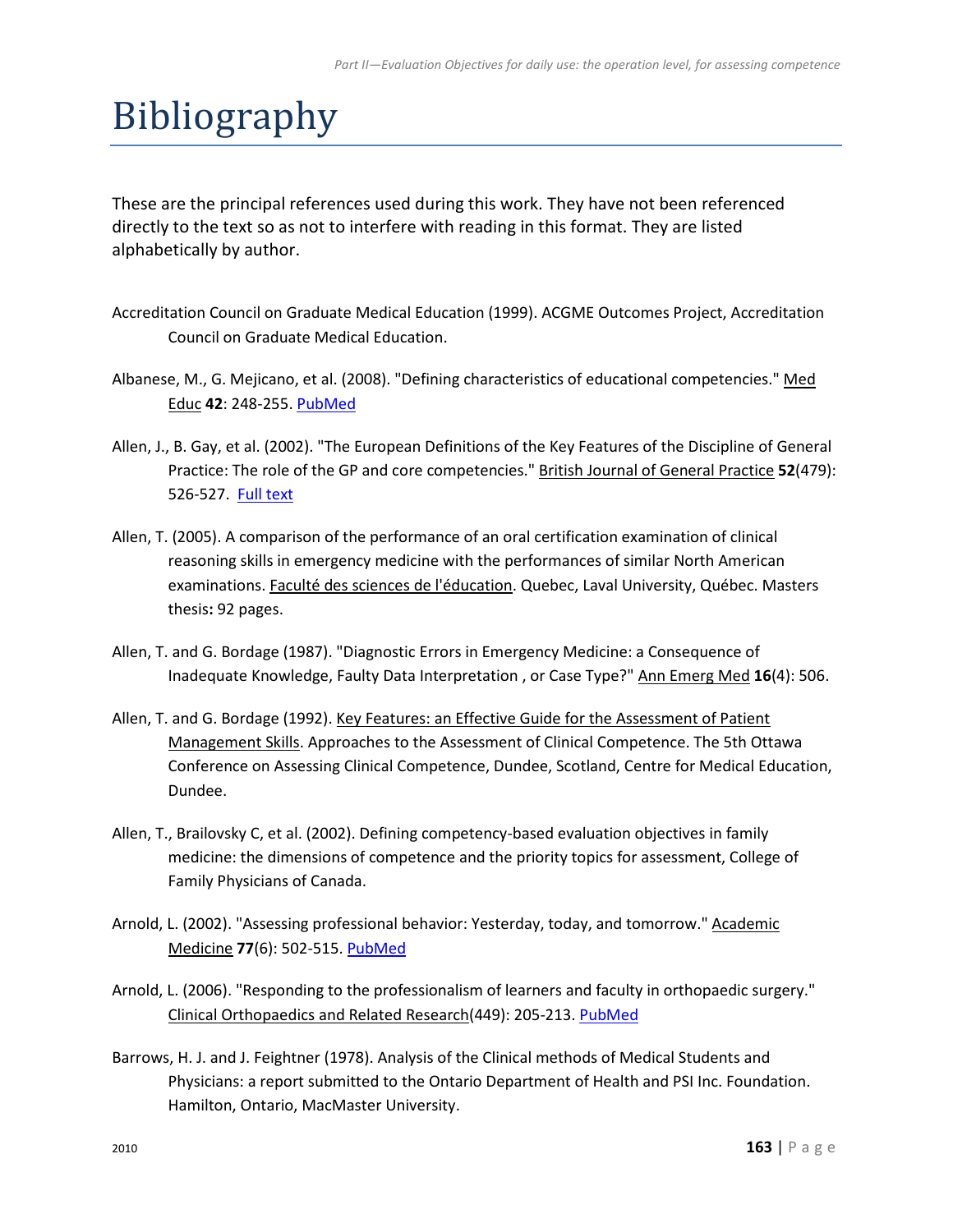- Beaumier, A., G. Bordage, et al. (1992). "Nature of the clinical difficulties of first-year family medicine residents under direct observation." CMAJ : Canadian Medical Association journal = journal de l'Association médicale canadienne **146**(4): 489-497. [Full text](http://www.pubmedcentral.nih.gov/articlerender.fcgi?tool=pubmed&pubmedid=1737313)
- Berner, E. and T. Bligh (1977). "An Indication for a Process Dimension in Medical Problem Solving." Med Educ **11**: 324-328. [PubMed](http://www.ncbi.nlm.nih.gov/sites/entrez?Db=pubmed&Cmd=DetailsSearch&Term=904494%5Buid%5D)
- Bogdan, R. and S. Biklen (1998). Qualitative Research in Education: an introduction the theory and methods. Boston, Allyn & Bacon.
- Bordage, G. (1994). "Elaborated knowledge: a key to successful diagnostic thinking." Academic Medicine **69**(11): 883-885. [PubMed](http://www.ncbi.nlm.nih.gov/pubmed/7945684?dopt=abstract)
- Bordage, G. (1994). Where's the History and Physical: the 1994 John P Hubbard Award Address. Philadelphia, National Board of Medical Examiners
- Bordage, G. (1999). "Why did I miss the diagnosis? Some cognitive explanations and educational implications." Academic Medicine , **74**(10 Suppl): S138-43. [PubMed](http://www.ncbi.nlm.nih.gov/pubmed/10536619?dopt=abstract)
- Bordage, G., C. Brailovsky, et al. (1995). "Content validation of key features on a national examination of clinical decision-making skills." Academic Medicine , **70**(4): 276-281. [PubMed](http://www.ncbi.nlm.nih.gov/pubmed/7718059?dopt=abstract)
- Bordage, G. and M. Lemieux (1991). "Semantic structures and diagnostic thinking of experts and novices." Academic Medicine , **66**(9 Suppl): S70-2. [PubMed](http://www.ncbi.nlm.nih.gov/pubmed/1930535?dopt=abstract)
- Bordage, G. and G. Page (1987). An Alternative Approach to PMP's: the "key features" concept. Further Devlopments in Assessing Clinical Competence. The Second Ottawa Conference on Assessing Clinical Competence. Anonymous. Ottawa, Can-Heal Publications.
- Bordage, G. and R. Zacks (1984). "The structure of medical knowledge in the memories of medical students and general practitioners: categories and prototypes." Medical Education **18**(6): 406- 416. [PubMed](http://www.ncbi.nlm.nih.gov/pubmed/6503748?dopt=abstract)
- Brinkman, W. B., S. R. Geraghty, et al. (2006). "Evaluation of resident communication skills and professionalism: A matter of perspective?" Pediatrics **118**(4): 1371-1379. [Full text](http://pediatrics.aappublications.org/cgi/reprint/118/4/1371)
- Challis, M. (1999). "Portfolio-based learning and assessment in medical education." Medical Teacher **21**: 370-386.
- Chang, R. W., G. Bordage, et al. (1998). "The importance of early problem representation during case presentations." Academic Medicine , **73**(10 Suppl): S109-11. [PubMed](http://www.ncbi.nlm.nih.gov/pubmed/9795669?dopt=abstract)
- College of Family Physicians of Canada (2006). Standards for accreditation of residency training programs: family medicine; emergency medicine; enhanced skills; palliative medicine. Mississauga, ON, College of Family Physicians of Canada. [Full text](http://www.cfpc.ca/local/files/Education/Red%20Book%20Sept.%202006%20English.pdf)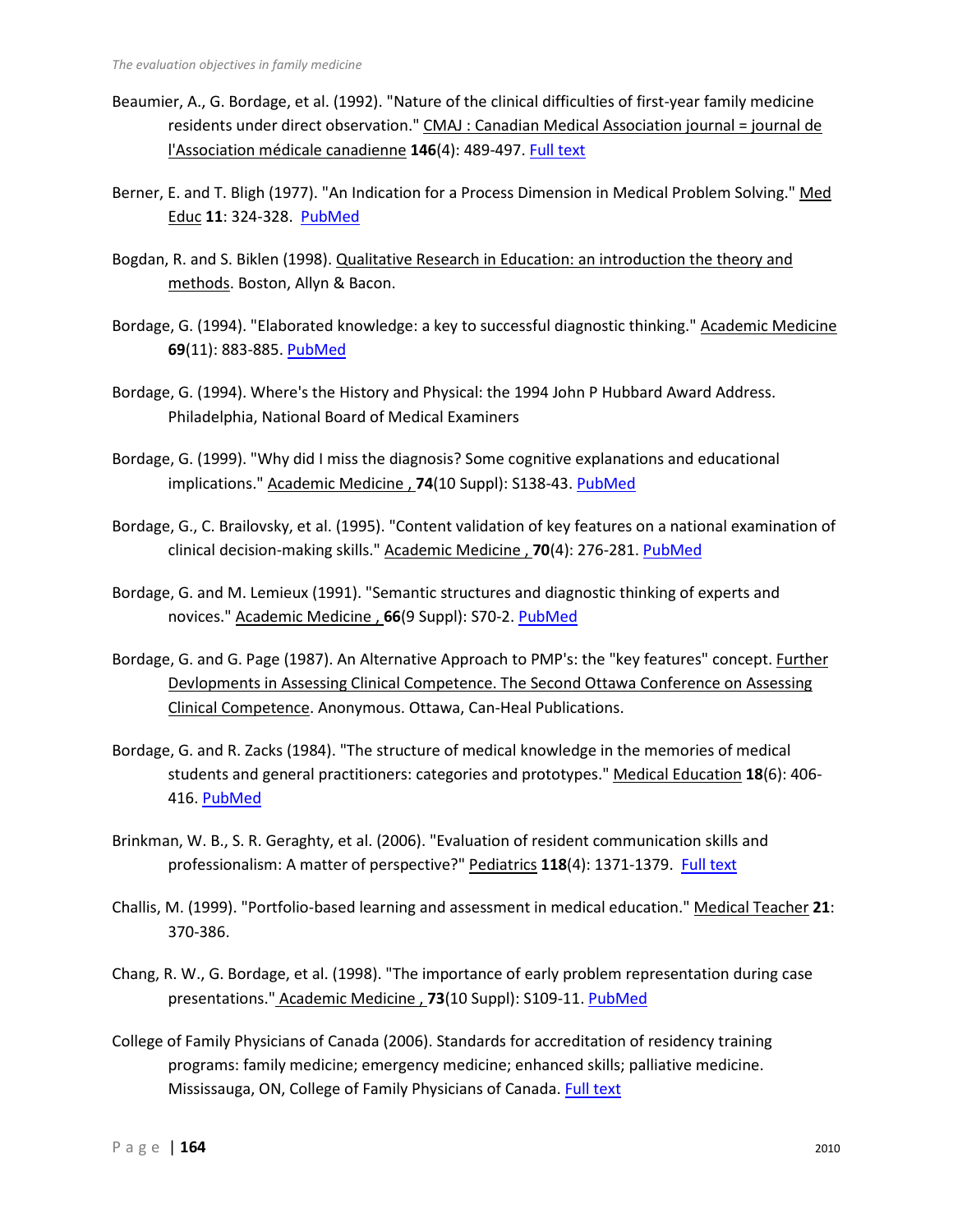- Cruess, R. L. and S. R. Cruess (1997). "Professionalism and accreditation One must accompany the other." Education for Health **10**(2): 147-152.
- Cruess, R. L. and S. R. Cruess (2006). "Teaching professionalism: General principles." Medical Teacher **28**(3): 205-208. [PubMed](http://www.ncbi.nlm.nih.gov/sites/entrez?Db=pubmed&Cmd=DetailsSearch&Term=16753716%5Buid%5D)
- Cruess, S. R., S. Johnston, et al. (2004). ""Profession": a working definition for medical educators." Teaching and Learning in Medicine **16**(1): 74-76. [PubMed](http://www.ncbi.nlm.nih.gov/sites/entrez?Db=pubmed&Cmd=DetailsSearch&Term=14987179%5Buid%5D)
- Duffy, F. D., G. H. Gordon, et al. (2004). "Assessing competence in communication and interpersonal skills: the Kalamazoo II report." Academic Medicine **79**(6): 495-507. [PubMed](http://www.ncbi.nlm.nih.gov/pubmed/15165967?dopt=abstract)
- Ekwo, E. (1977). An Analysis of the Problem Solving Process of Third Year Medical Students. 16th Annual Conference on Research in Medical Education, Washington, DC.
- Elstein, A. S. (1999). "Heuristics and biases: selected errors in clinical reasoning." Academic Medicine, **74**(7): 791-794. [PubMed](http://www.ncbi.nlm.nih.gov/pubmed/10429587?dopt=abstract)
- Elstein, A. S., N. Kagan, et al. (1972). "Methods and theory in the study of medical inquiry." Journal of medical education **47**(2): 85-92. [PubMed](http://www.ncbi.nlm.nih.gov/pubmed/5011772?dopt=abstract)
- Elstein, A. S., L. S. Shulman, et al. (1979). Medical problem solving :an analysis of clinical reasoning. Cambridge, Mass., Harvard University Press.
- Epstein, R. M. and E. M. Hundert (2002). "Defining and assessing professional competence." JAMA : the journal of the American Medical Association **287**(2): 226-235. [Full text](http://jama.ama-assn.org/cgi/reprint/287/2/226)
- Farmer, E., Page G (2005). "A practical guide to assessing clincial decision-making skills using the key features approach." Med Educ **39**: 1188-1194. [PubMed](http://www.ncbi.nlm.nih.gov/sites/entrez?Db=pubmed&Cmd=DetailsSearch&Term=16313577%5Buid%5D)
- Farmer, E. A. and J. Hinchy (2005). "Assessing general practice clinical decision making skills: the key features approach." Australian family physician. **34**(12): 1059-1061. [Full text](http://www.racgp.org.au/afp/200512/200512farmer.pdf)
- Feltovich, P. and H. Barrows (1984). Issues of Generality in Medical Problem Solving. Assen/Maastricht, Van Gorcum.
- Friedman, M. H., K. J. Connell, et al. (1998). "Medical student errors in making a diagnosis." Academic Medicine. **73**(10 Suppl): S19-21. [PubMed](http://www.ncbi.nlm.nih.gov/pubmed/9795640?dopt=abstract)
- Grant, J. and P. Marsden (1987). "The structure of memorized knowledge in students and clinicians: an explanation for diagnostic expertise." Medical Education **21**(2): 92-98. [PubMed](http://www.ncbi.nlm.nih.gov/pubmed/3574171?dopt=abstract)
- Harasym, P. and F. Alexander (1979). The Underlying Structure of Clinical Problem Solving: Process or Content? 18th Annual Conference on Research in Medical Education, Washington, DC.
- Hatala, R. N. G. (2002). "Adapting the key features examination for a clinical clerkship." Med Educ **36**: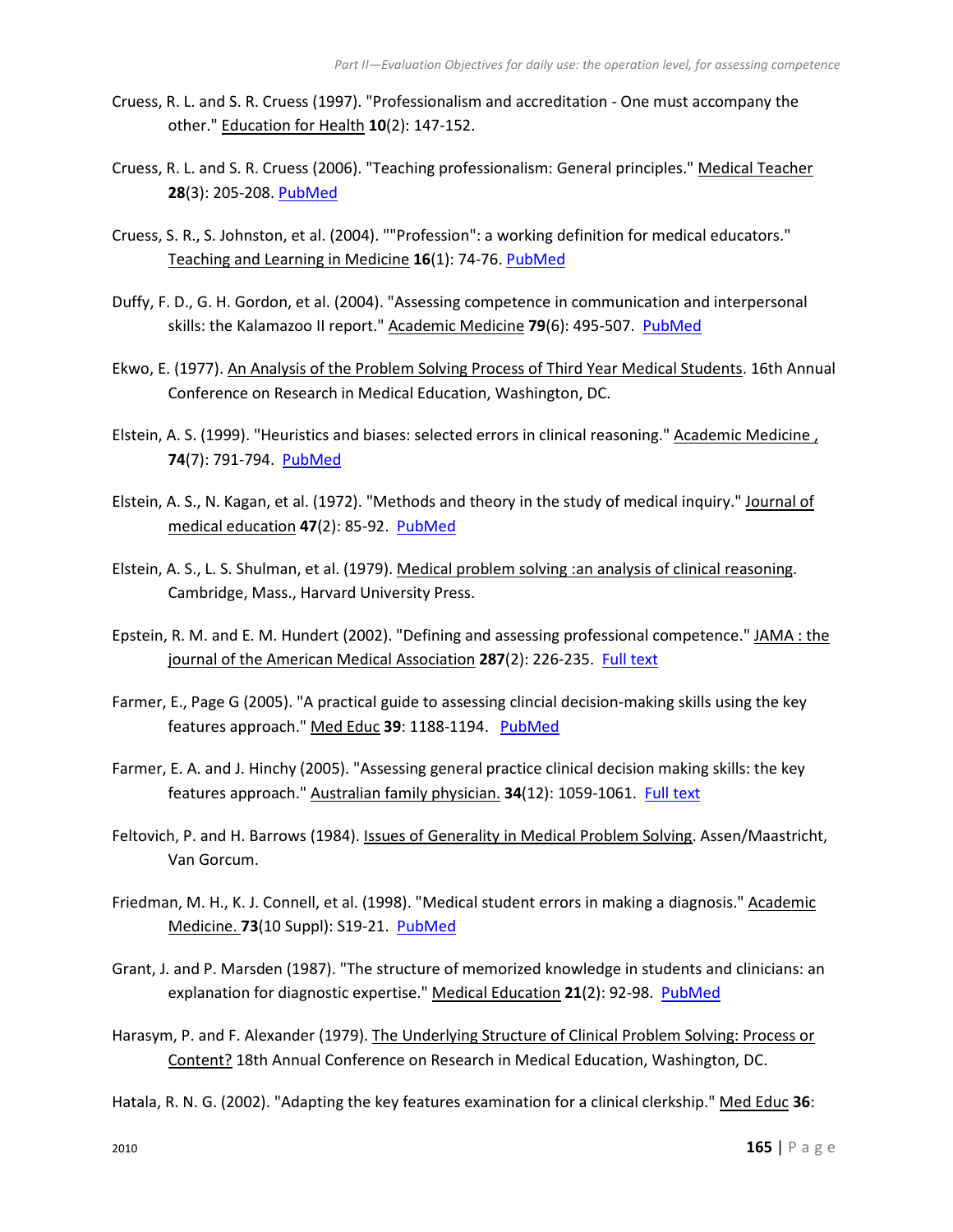160-165. [PubMed](http://www.ncbi.nlm.nih.gov/sites/entrez?Db=pubmed&Cmd=DetailsSearch&Term=11869444%5Buid%5D)

- Hobgood, C. D., R. J. Riviello, et al. (2002). "Assessment of communication and interpersonal skills competencies." Academic Medicine , **9**(11): 1257-1269. [PubMed](http://www.ncbi.nlm.nih.gov/pubmed/12414480?dopt=abstract)
- James, L. (1969). Prolegomena to a Theory of Communicative Competence, Center for Comparative Psycholinguistics, University of Illinois.
- Juul, D. H., M. J. Noe, et al. (1979). "A factor analytic study of branching patient management problems." Medical Education **13**(3): 199-205. [PubMed](http://www.ncbi.nlm.nih.gov/pubmed/481299?dopt=abstract)
- Kalet, A. L., R. Janicik, et al. (2005). "Teaching Communication Skills on the Surgery Clerkship." Med Educ Online **10**(16): 1-8. [Full text](http://www.med-ed-online.org/pdf/res00141.pdf)
- Kaplan, C. B., B. Siegel, et al. (1997). "Communication and the medical interview. Strategies for learning and teaching." Journal of general internal medicine : official journal of the Society for Research and Education in Primary Care Internal Medicine **12 Suppl 2**: S49-55. [Full text](http://www.pubmedcentral.nih.gov/articlerender.fcgi?tool=pubmed&pubmedid=9127244)

Kassirer, J. P. (1989). "Diagnostic reasoning." Annals of Internal Medicine **110**(11): 893-900. [PubMed](http://www.ncbi.nlm.nih.gov/sites/entrez?Db=pubmed&Cmd=DetailsSearch&Term=2655522%5Buid%5D)

- Kassirer, J. P. and G. A. Gorry (1978). "Clinical problem solving: a behavioral analysis." Annals of Internal Medicine **89**(2): 245-255. [PubMed](http://www.ncbi.nlm.nih.gov/pubmed/677593?dopt=abstract)
- Keely, E., K. Myers, et al. (2002). "Can written communication skills be tested in an objective structured clinical examination format?" Academic Medicine , **77**(1): 82-86. [PubMed](http://www.ncbi.nlm.nih.gov/pubmed/11788330?dopt=abstract)
- Kruger, J. and D. Dunning (1999). "Unskilled and unaware of it: how difficulties in recognizing one's own incompetence lead to inflated self-assessments." Journal of personality and social psychology **77**(6): 1121-1134. PubMed
- Lawrence, K., T. Allen, et al. (2009). Defining competency-based evaluation objectives in family medicine: a key feature approach, College of Family Physicians of Canada.
- Lederman, L. (1990). "Assessing educational effectiveness: the focus group interview as a technique for data collection." Communication Education **38**: 117-127.
- Leung, W. C. (2002). "Competency based medical training: Review." British Medical Journal **325**(7366): 693-695. [Full text](http://www.pubmedcentral.nih.gov/articlerender.fcgi?tool=pubmed&pubmedid=12351364)
- Levine, H. and C. McGuire (1970). "The Validity and the Reliability of Oral Examinations in Assessing Cognitive Skills in Medicine." Journal of Educational measurement **7**: 63-73.
- Levine, H. G. and C. H. McGuire (1970). "The use of role-playing to evaluate affective skills in medicine." Journal of medical education **45**(9): 700-705. [PubMed](http://www.ncbi.nlm.nih.gov/pubmed/5454700?dopt=abstract)

Marshall, M. N. (1996). "Sampling for qualitative research." Family Practice 13(6): 522-525. [Full text](http://fampra.oxfordjournals.org/cgi/reprint/13/6/522)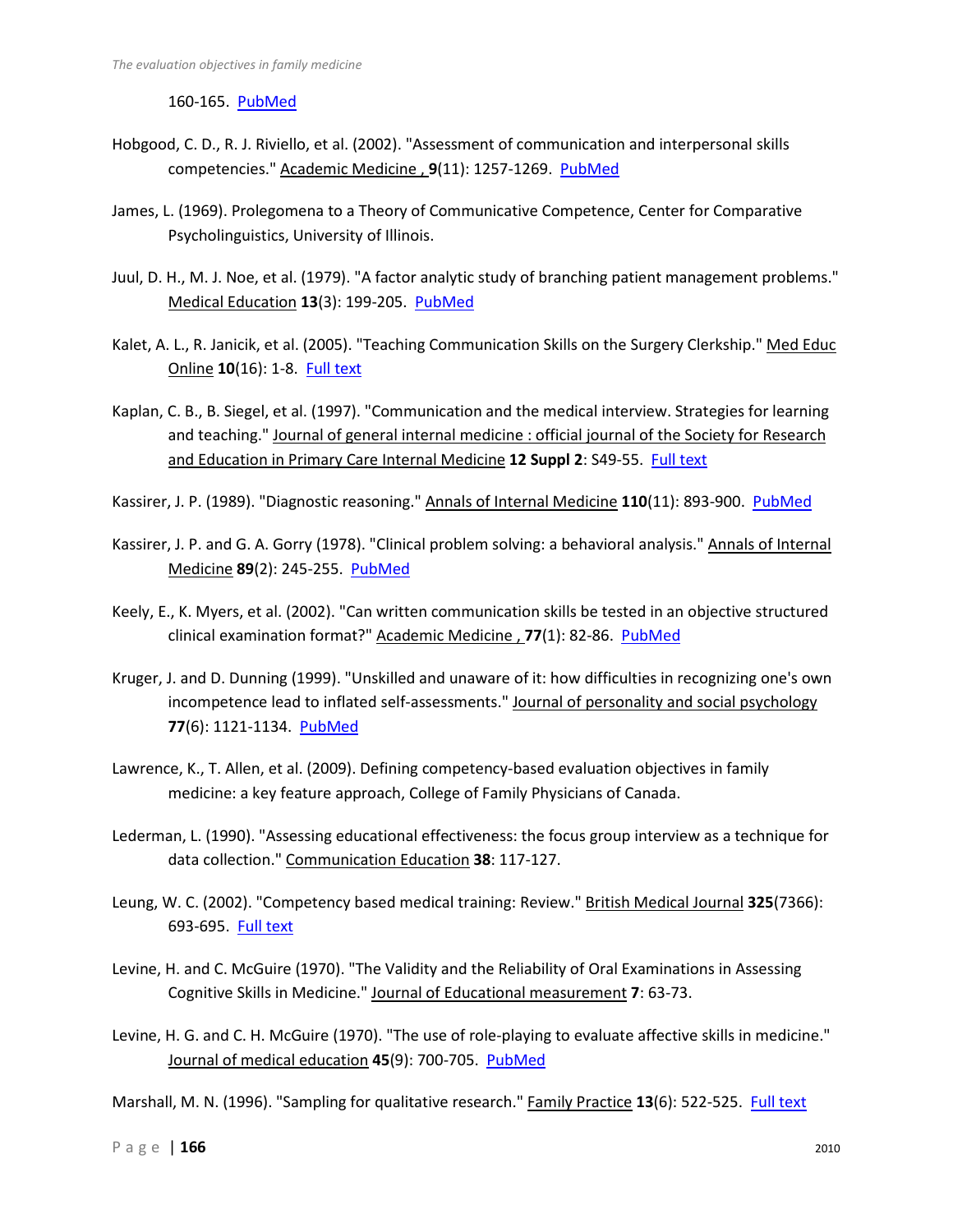- McWhinney, I. R. (1972). "Problem-solving and decision-making in primary medical practice." Canadian Family Physician **18**: 109. [Full text](http://www.pubmedcentral.nih.gov/articlerender.fcgi?artid=2370728&tool=pmcentrez)
- McWhinney, I. R. (1979). "Problem-Solving and Decision-Making in Family Practice." Canadian Family Physician **25**: 1473-1477. [Full text](http://www.pubmedcentral.nih.gov/articlerender.fcgi?artid=2383247&tool=pmcentrez)
- Miller, G. E. (1990). "The assessment of clinical skills/competence/performance." Academic Medicine. **65**(9 Suppl): S63-7. [PubMed](http://www.ncbi.nlm.nih.gov/pubmed/2400509?dopt=abstract)
- Neufeld, V. R., R. F. Maudsley, et al. (1998). "Educating future physicians for Ontario." Academic Medicine. **73**(11): 1133-1148. [PubMed](http://www.ncbi.nlm.nih.gov/pubmed/9834695?dopt=abstract)
- Norman, G. (1985). A Review of Recent innovations in Assessment. Directions in Clinical Assessment: Report of the First Cambridge Conference on the Assessment of Clinical Competence. Cambridge, UK.
- Norman, G. (2005). "Research in clinical reasoning: past history and current trends." Medical Education **39**(4): 418-427. [PubMed](http://www.ncbi.nlm.nih.gov/sites/entrez?Db=pubmed&Cmd=DetailsSearch&Term=15813765%5Buid%5D)
- Norman, G. (2006). "Building on experience--the development of clinical reasoning." New England Journal of Medicine **355**(21): 2251-2252. [Full text](http://content.nejm.org/cgi/reprint/355/21/2251.pdf)
- Norman, G., M. Young, et al. (2007). "Non-analytical models of clinical reasoning: The role of experience." Medical Education **41**(12): 1140-1145. [PubMed](http://www.ncbi.nlm.nih.gov/sites/entrez?Db=pubmed&Cmd=DetailsSearch&Term=18004990%5Buid%5D)
- Norman, G. R. (2000). "The epistemology of clinical reasoning: perspectives from philosophy, psychology, and neuroscience." Academic Medicine **75**(10 Suppl): S127-35. [PubMed](http://www.ncbi.nlm.nih.gov/sites/entrez?Db=pubmed&Cmd=DetailsSearch&Term=11031197%5Buid%5D)
- Norman, G. R., C. L. Coblentz, et al. (1992). "Expertise in visual diagnosis: a review of the literature." Academic Medicine **67**(10 Suppl): S78-83. [PubMed](http://www.ncbi.nlm.nih.gov/pubmed/1388563?dopt=abstract)
- Page, G. and G. Bordage (1995). "The Medical Council of Canada's key features project: a more valid written examination of clinical decision-making skills." Academic Medicine. **70**(2): 104-110. [PubMed](http://www.ncbi.nlm.nih.gov/pubmed/7865034?dopt=abstract)
- Patel, V. L. and D. R. Kaufman (1994). "On poultry expertise, precocious kids, and diagnostic reasoning." Academic Medicine. **69**(12): 971-972. [PubMed](http://www.ncbi.nlm.nih.gov/pubmed/7999187?dopt=abstract)
- Peterson, M. C., J. H. Holbrook, et al. (1992). "Contributions of the history, physical examination, and laboratory investigation in making medical diagnoses." The Western Journal of Medicine **156**(2): 163-165. [Full text](http://www.pubmedcentral.nih.gov/articlerender.fcgi?tool=pubmed&pubmedid=1536065)
- Phillips, W. R. and D. G. Haynes (2001). "The domain of family practice: scope, role, and function." Family Medicine **33**(4): 273-277. [PubMed](http://www.ncbi.nlm.nih.gov/sites/entrez?Db=pubmed&Cmd=DetailsSearch&Term=11322520%5Buid%5D)

Regehr, G. (1994). "Chickens and children do not an expert make." Academic Medicine. **69**(12): 970-971.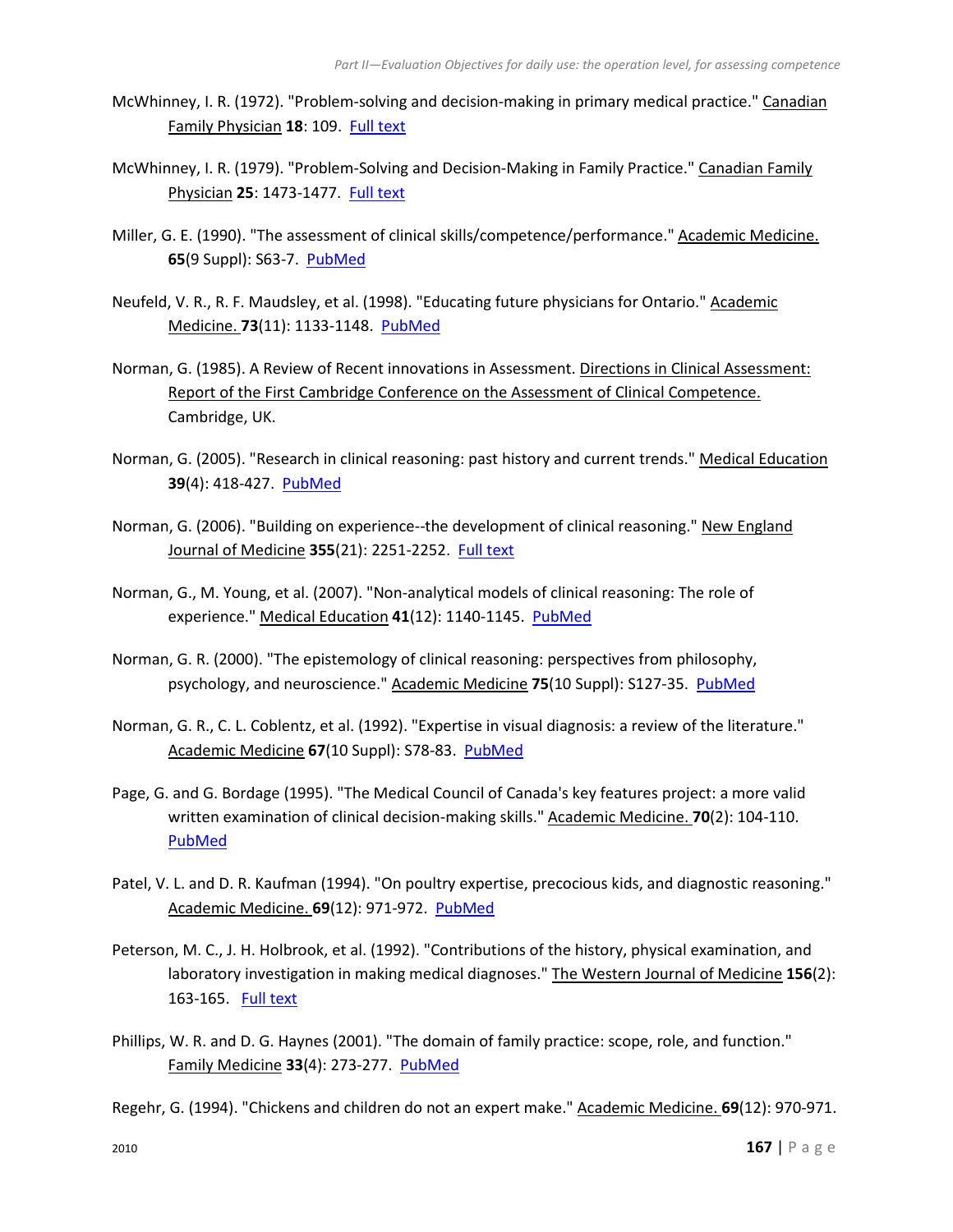## [PubMed](http://www.ncbi.nlm.nih.gov/pubmed/7999186?dopt=abstract)

- Riggio, R. E., V. L. Manusov, et al. (2006). Nonverbal skills and abilities. Handbook of Nonverbal Communication. V. M. a. M. Patterson. Thousand Oaks, Calif., Sage Publications.
- Royal Australian College of General Practitioners (2007). Curriculum for Australian General Practice, Royal Australian College of General Practice. [Website](http://www.racgp.org.au/curriculum)
- Royal College of General Practitioners (2007). The Condensed Curriculum Guide. London, Royal College of General Practitioners.
- Royal College of Physicians and Surgeons of Canada (2007). The CanMEDS 2005 Physician Competency Framework. **2008**. [Full text](http://meds.queensu.ca/medicine/obgyn/pdf/CanMEDS2005.booklet.pdf)
- Sargent, J. and F. S. Mann K (2005). "Exploring family physicians' reaction to multisource feedback: perceptions of credibility and usefulness." Med Educ **39**: 497-504. [PubMed](http://www.ncbi.nlm.nih.gov/pubmed/15842684?dopt=abstract)
- Scallon, G. (2000). Le réseau de concepts et la structuration des connaissances, dans L'Évaluation Formative, Éditions du Renouveau Pédagogique Inc.
- Schirmer, J. M., L. Mauksch, et al. (2005). "Assessing communication competence: a review of current tools." Family Medicine **37**(3): 184-192. [PubMed](http://www.ncbi.nlm.nih.gov/pubmed/15739134?dopt=abstract)
- Schmidt, H. G., G. R. Norman, et al. (1990). "A cognitive perspective on medical expertise: theory and implication." Academic Medicine. **65**(10): 611-621. [PubMed](http://www.ncbi.nlm.nih.gov/pubmed/2261032?dopt=abstract)
- Schon, D. A. (1987). Educating the reflective practitioner : toward a new design for teaching and learning in the professions. San Francisco, Jossey-Bass.
- Skakun, E. (1978). The Dimensionality of Linear Patient Management Problems. 17th Annual Conference on Research in Medical Education, New Orleans, Louisiana.
- Stewart, M. and et al. (2003). Patient-centered medicine : transforming the clinical method. Abingdon, Radcliffe Medical.
- Swanson, D. (1987). A Measurement Framework for Performance-based Tests. The 2nd Ottawa Conference. Anonymous. Ottawa, ON, Can-Heal Publications Inc.
- Swick, H. M. (2000). "Toward a normative definition of medical professionalism." Academic Medicine. **75**(6): 612-616. [PubMed](http://www.ncbi.nlm.nih.gov/sites/entrez?Db=pubmed&Cmd=DetailsSearch&Term=10875505%5Buid%5D)
- Swick, H. M., C. S. Bryan, et al. (2006). "Beyond the physician charter: reflections on medical professionalism." Perspectives in biology and medicine **49**(2): 263-275. [PubMed](http://www.ncbi.nlm.nih.gov/sites/entrez?Db=pubmed&Cmd=DetailsSearch&Term=16702709%5Buid%5D)
- Van Der Vleuten, C. (1996). The Assessment of Professional Competence: Developments, Research and Practical Implications. Advances in Health Sciences Education 1996; 1(1).